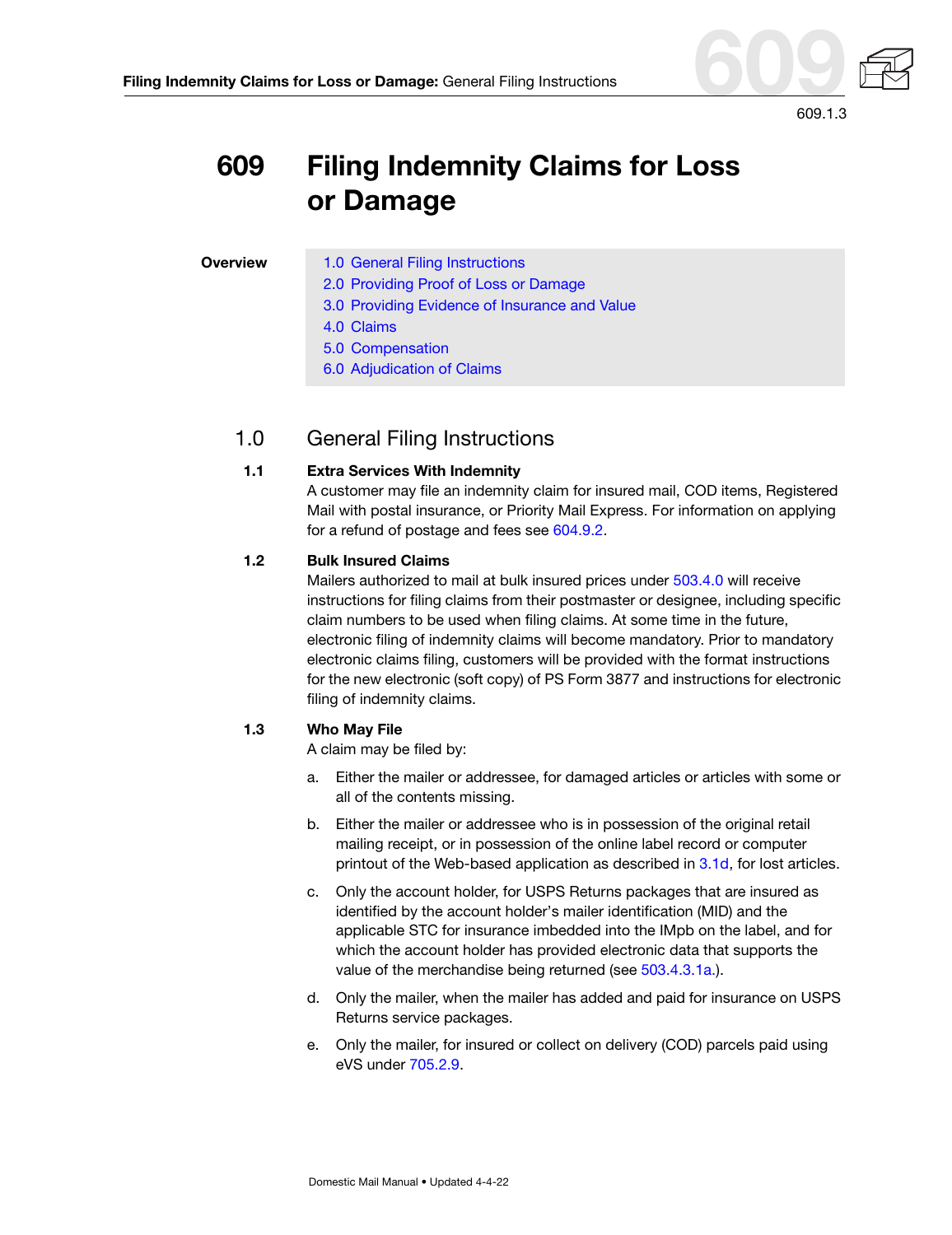

609.1.4

#### **1.4 When to File**

File claims as follows:

- a. Damaged or Missing Contents: customers should file a claim immediately but must file no later than 60 days from the date of mailing.
- b. Lost Articles: customers must file a claim within the time limits in the chart below.

|                                                                                                                                          | <b>WHEN TO FILE (FROM MAILING DATE)</b> |                      |
|------------------------------------------------------------------------------------------------------------------------------------------|-----------------------------------------|----------------------|
| <b>MAIL TYPE OR SERVICE</b>                                                                                                              | No Sooner Than                          | <b>No Later Than</b> |
| <b>Priority Mail Express</b>                                                                                                             | 7 days                                  | 60 days              |
| Priority Mail Express COD                                                                                                                | 15 days                                 | 60 days              |
| Registered Mail                                                                                                                          | 15 days                                 | 60 days              |
| Registered COD                                                                                                                           | 15 days                                 | 60 days              |
| Insured Mail (including Priority Mail under 503.4.2)                                                                                     | 15 days                                 | 60 days              |
| COD                                                                                                                                      | 15 days                                 | 60 days              |
| APO/FPO Priority Mail Express Military Service                                                                                           | 21 days                                 | 180 days             |
| APO/FPO/DPO Insured Mail and registered Mail<br>(Priority Mail, First-Class Mail, First-Class Package)<br>Service - Retail, SAM, or PAL) | 45 days                                 | 1 year               |
| APO/FPO/DPO Insured Mail (Surface only)                                                                                                  | 75 days                                 | 1 year               |

#### <span id="page-1-0"></span>**1.5 Where and How to File**

#### **1.5.1 Claims Filed Online**

Domestic indemnity claims should be filed online (preferred) at [www.usps.com/domestic-claims](http://www.usps.com/domestic-claims) for domestic insured mail, COD, Registered Mail with postal insurance, and Priority Mail Express. Proof of value is required and should be submitted online as an uploaded file (.pdf or .jpeg). Evidence of insurance must be retained by the customer until the claim is resolved. Upon written request by the USPS, the customer must submit proof of damage (see [2.0\)](#page-2-0) for damaged items or missing contents, in person to a local Post Office for inspection, retention, and disposition in accordance with the claims decision.

#### **1.5.2 Claims Filed by Mail**

Customers may file a claim by completing a Form 1000 and mailing the original copy to the address indicated on the form, accompanied by proof of value. Obtain Form 1000 by calling 1-800-332-0317, option 9. For pieces with multiple extra services, the customer must provide original receipts for all services purchased. Upon request by the USPS, the customer must submit proof of damage under [2.0](#page-2-0) for damaged items or missing contents.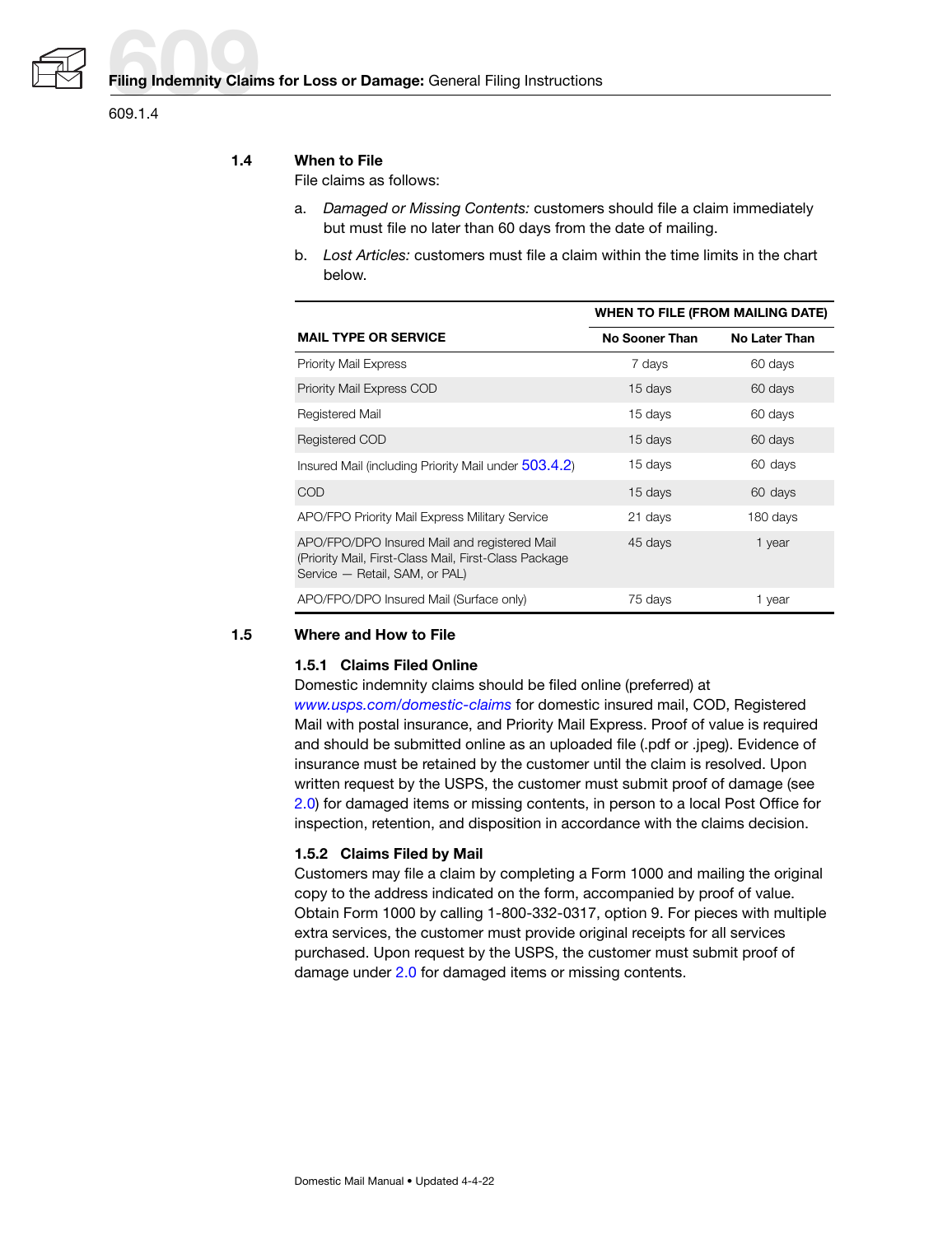

# <span id="page-2-0"></span>2.0 Providing Proof of Loss or Damage

If a claim is filed because some or all of the contents are missing or damaged, the addressee must retain the mailing container, including any damaged articles, all packaging, and any contents received. Upon written request by the USPS, the addressee must make this proof available to the local Post Office for inspection, retention, and disposition in accordance with the claims decision. Failure to do so will result in denial of the claim.

# <span id="page-2-1"></span>3.0 Providing Evidence of Insurance and Value

### **3.1 Evidence of Insurance**

For a claim involving articles listed in [1.1,](#page-0-1) the customer must retain evidence showing that the specific USPS service was purchased, until the claim is resolved. Examples of acceptable evidence are:

- a. The original mailing receipt issued at the time of mailing (Registered Mail must contain a USPS postmark). For insured and COD mail, a photocopy of the original mailing receipt is acceptable.
- b. The outer packaging showing the names and addresses of the sender and the addressee and the proper label showing that the article was sent insured, COD, Registered Mail with postal insurance, or Priority Mail Express. (If only the outer packaging is submitted, indemnity can be limited to \$100 for insured, \$50 for COD, \$100 for Registered Mail, and \$100 for Priority Mail Express.)
- c. For Priority Mail Express items accepted under a Priority Mail Express Manifesting agreement in 705.2.0, a copy of the manifest page showing the Priority Mail Express label number for the item; the manifest summary page for the mailing date of the piece; a copy of Form 3152-E round-dated by the accepting Post Office; and a copy of the USPSCA monthly statement that lists the label number and postage for the mailpiece. If the customer purchased additional insurance, a copy of the round-stamped Form 3877 also must be submitted.
- <span id="page-2-2"></span>d. For insurance or COD, purchased online, a printed electronic online label record or a computer printout from the application used to print the label and purchase the insurance. The printout must identify the USPS Tracking number of the insured parcel, total postage paid, insurance fee paid, declared value, mailing date, origin ZIP Code, and delivery ZIP Code. Additionally, either a postmarked (round-dated) original mailing receipt (Form 3877 firm sheet), or an electronic shipment acceptance scan (generated from Form 5630) followed by a valid acceptance scan event or a physical scan event must also be available as evidence of mailing, in addition to the online record.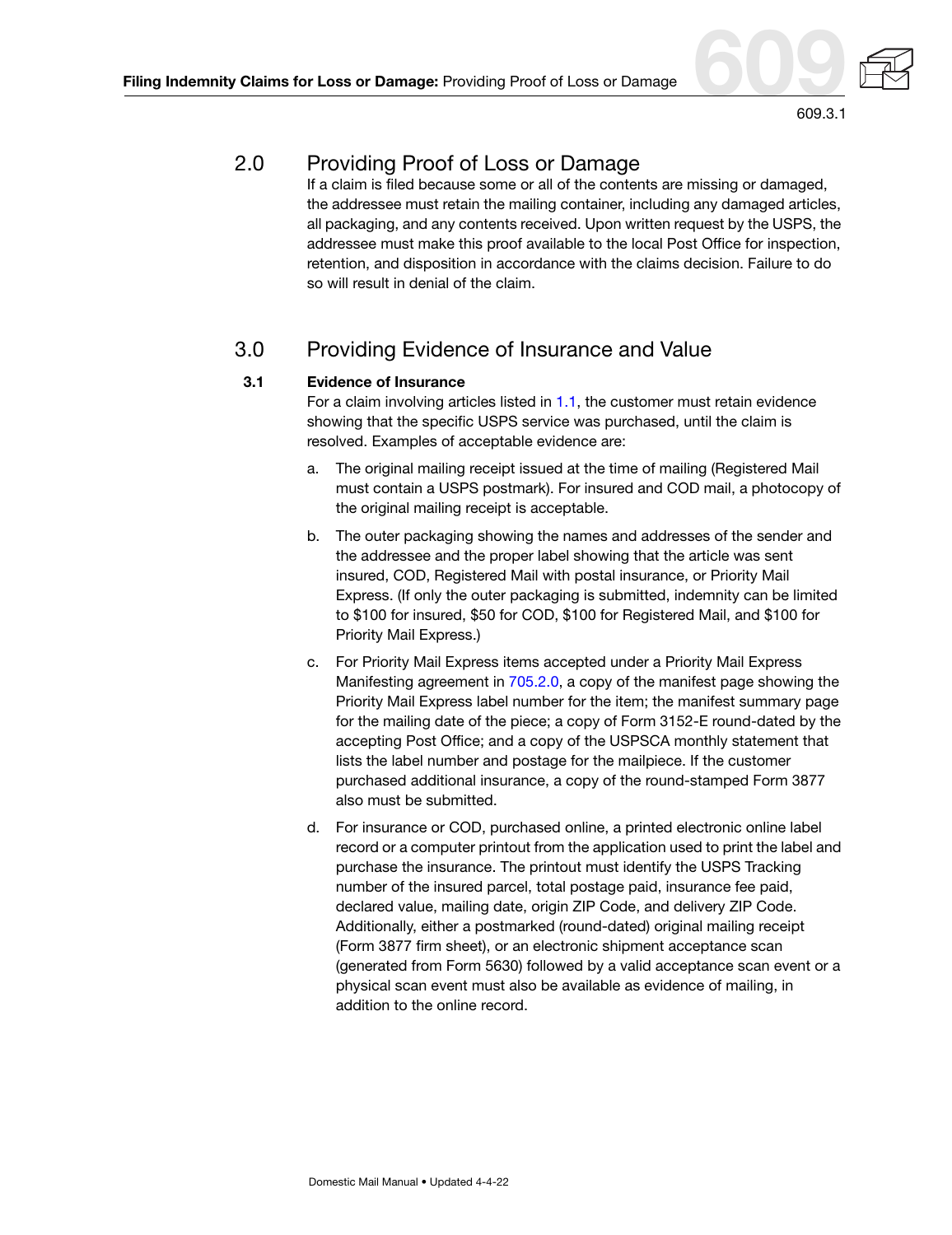

- e. For insured mail or COD mail paid using MMS or eVS under 705.2.0, or for insured mail paid using an EPS account for USPS Returns service under 503.3.0, the mailer must use one of the following:
	- 1. A Detail Record in his or her Shipping Service File (version 1.6 or higher), which includes the USPS Tracking number of the insured item, total postage paid, insurance fee paid, declared value, mailing date, origin ZIP Code, and delivery ZIP Code, along with the recipient's name and address information for the accountable extra services pieces.
	- 2. A printout of the part of PS Form 3877 that identifies the parcel by article number, the package identification code (PIC) of the insured or COD parcel, total postage paid, fee paid, declared insured value, amount due sender if COD, mailing date, origin ZIP Code, and delivery ZIP Code reported in the parcel record in the manifest file.

#### <span id="page-3-0"></span>**3.2 Proof of Value**

Either the mailer or the addressee must submit acceptable proof to establish the cost or value of the article at the time it was mailed. Proof of value should be submitted electronically or attached to the claim form under [1.5;](#page-1-0) otherwise, the claim cannot be processed. Other proof may be requested to help determine an accurate value. Examples are:

- a. A sales receipt, paid invoice or bill of sale, or statement of value from a reputable dealer.
- b. Paid repair bills; if the claim is for partial damage, estimates of repair costs or appraisals from a reputable dealer. Repair costs may not exceed the original purchase price.
- c. Receipt or invoice for the costs incurred to buy a surety bond required to reissue a lost item.
- d. Receipt or invoice of costs incurred for the reconstruction of nonnegotiable documents.
- e. A copy of a credit card statement or other documentation indicating the amount paid.
- f. For Internet transactions conducted through a Web-based payment network that offers payment services through a stored value account, provide a computer printout of the online transaction identifying the purchaser and seller, price paid, date of transaction, description of item purchased, and assurance that the transaction status is completed. The printout must clearly identify the Web-based payment network provider through which the Internet transaction was conducted.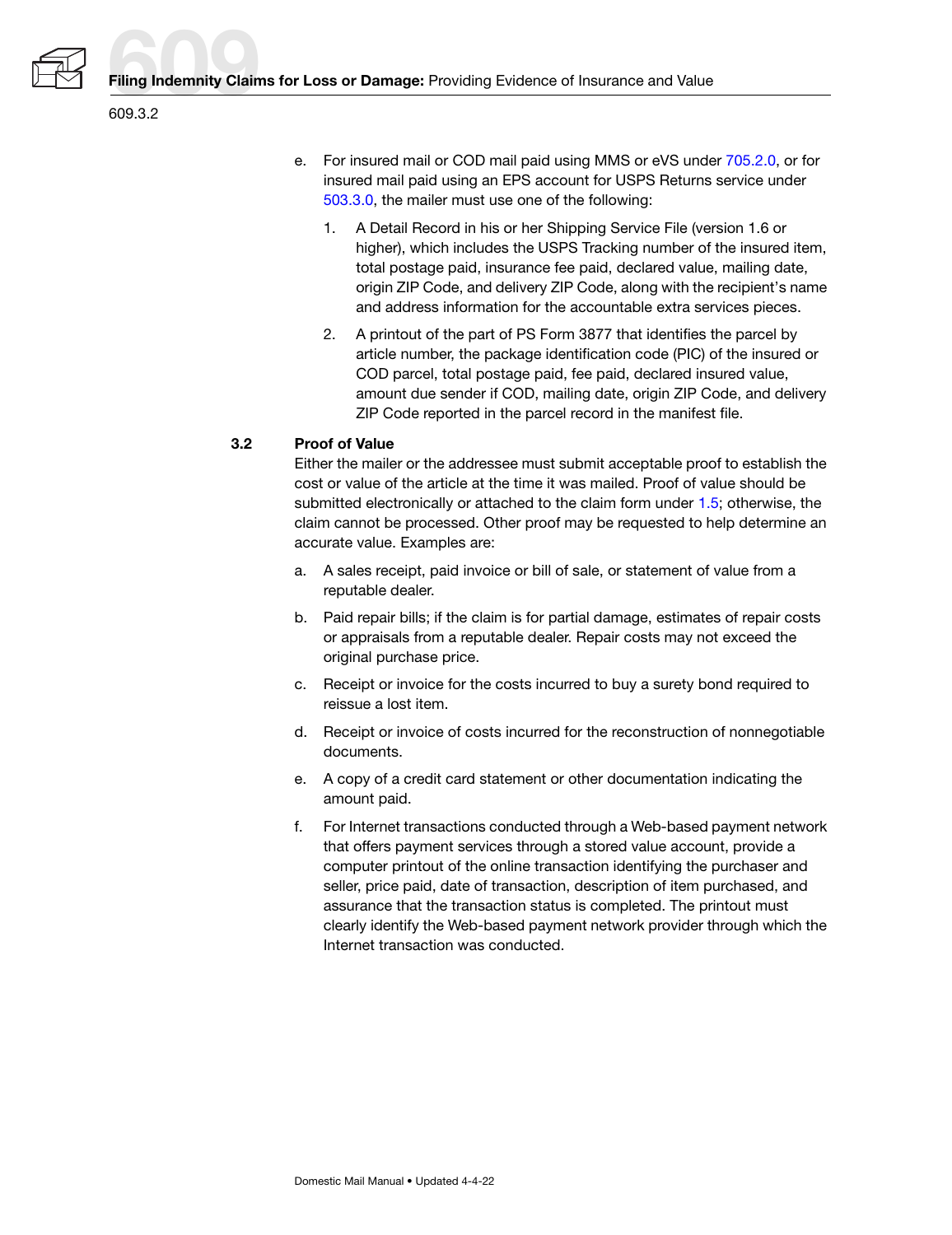

## <span id="page-4-1"></span><span id="page-4-0"></span>4.0 Claims

#### **4.1 Payable Claim**

Insurance for loss or damage to insured, COD, or Registered Mail within the amount covered by the fee paid, or the indemnity limits for Priority Mail, or Priority Mail Express (under [4.2\)](#page-5-0), is payable for the following:

- a. Article's actual value when mailed.
- b. Cost of repairing a damaged article or replacing a totally damaged article not exceeding actual value of the article at the time of mailing.
- c. Remittance due on a COD parcel not received by the sender, subject to the limitations set by the standards for COD service.
- d. Reasonable costs incurred duplicating documents such as:
	- 1. Copying service.
	- 2. Notary fees.
	- 3. Bonding fees for replacement of stock or bond certificates.
	- 4. Reasonable attorney's fees if required to replace the lost or damaged documents.
	- 5. Other direct and necessary expense or cost, as determined by the USPS.
	- 6. Face value of negotiable documents that cannot be reconstructed up to the amount of insurance coverage bought, but not to exceed the \$50,000 maximum amount of insurance coverage available if sent by Registered Mail.
- e. Extra cost of gift wrapping, if the gift-wrapped article was enclosed in another container when mailed.
- f. Cost of outer container, if designed and constructed for the article sent.
- g. For stamps and coins of philatelic or numismatic value; the fair market value is determined by a recognized stamp or coin dealer or current coin and stamp collectors' newsletters and trade papers. The date of the fair market value determination must be current and prior to the mailing date.
- h. Federal, state, or city sales tax paid on articles lost or totally damaged.
- i. Postage (not fee) paid for sending damaged articles for repair. (The USPS must be used for this purpose. Other reasonable transportation charges may be included if the USPS is not available.)
- j. Cost of film stock or blank tape for photographic film, negatives, slides, transparencies, videotapes, laser disks, x-rays, magnetic resonance imaging (MRI) prints, computerized axial tomography (CAT) scan prints, etc.
- k. Cost of bees, crickets, or baby poultry destroyed by physical damage to the package, otherwise, the USPS is not presumed to be at fault.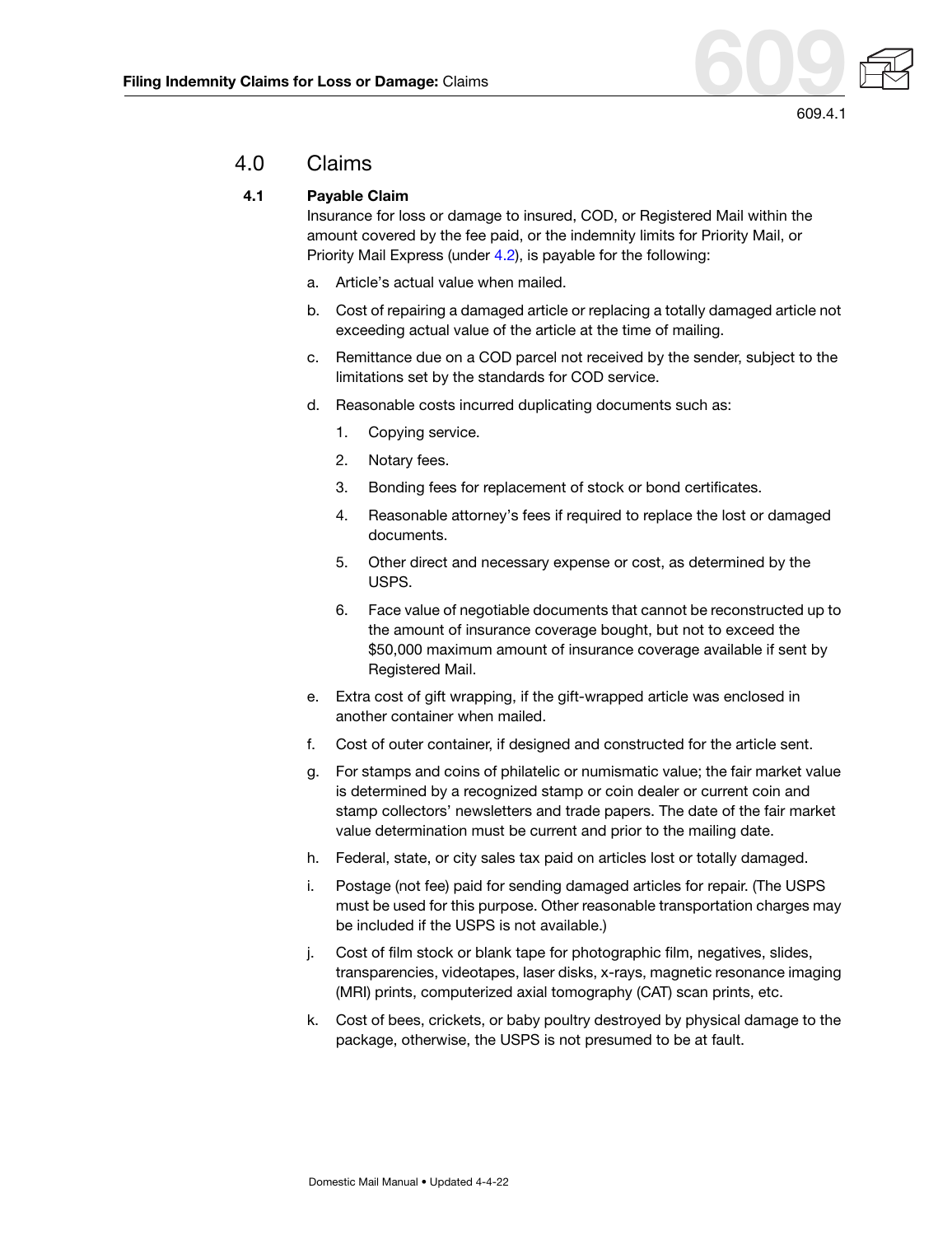

- l. For bulk insured articles, indemnity is provided for the lesser of (1) the actual value of the article at the time of mailing or (2) the wholesale cost of the contents to the sender.
- m. Except for Registered Mail, the maximum indemnity for negotiable items (defined as instruments that can be converted to cash without resort to forgery), currency, or bullion, is \$15.00.
- n. For firearms mailed by licensed firearm dealers (under 601.8.0 and Publication 52), 4, a Form 1508 must be submitted with the claim.
- o. For collectible items, a sales receipt, paid invoice or bill of sale, or statement of value from a reputable dealer(i.e., a licensed business owner who is qualified to estimate value or cost of repairs for the item) must be provided as described in [3.2a.](#page-3-0)

#### <span id="page-5-0"></span>**4.2 Payable Priority Mail Express Claim**

In addition to the payable claims in  $4.1$ , the following are payable for Priority Mail Express mailpieces:

- <span id="page-5-3"></span><span id="page-5-2"></span><span id="page-5-1"></span>a. Nonnegotiable documents are insured against loss, damage, or loss of some contents while in transit. Coverage is limited to \$100 per mailpiece, subject to a maximum limit per occurrence as provided in [4.2a4.](#page-5-1) Claims for document reconstruction insurance must be supported by a statement of expense incurred in reconstruction. Nonnegotiable documents include audit and business records, commercial papers, and other written instruments that cannot be negotiable or cannot be converted into cash without forgery. Articles such as artwork, collector or antique items, books, pamphlets, readers' proofs, repro proofs, separation negatives, engineering drawings, blueprints, circulars, advertisements, film, negatives, and photographs are considered merchandise, not documents. Indemnity for document reconstruction is paid as follows:
	- 1. For payments made (or which are payable) for reasonable costs incurred in the reconstruction of the exact duplicate of a lost or damaged nonnegotiable document. Indemnity is not paid for the cost of preparing the document mailed, or for the mailer's time in preparing the document mailed or reconstructed. Except for the per page copying cost, indemnity is not paid for documents if copies of the lost document are available or if they could have been made before mailing.
	- 2. Reasonable reconstruction expenses incurred or obligated between the time of guaranteed or scheduled delivery and actual delivery.
	- 3. Loss sustained by the use of funds to maintain cash balances during the period of document reconstruction (based on the applicable Federal Reserve discount price). The period begins at the scheduled delivery time and may not exceed 15 days.
	- 4. Catastrophic loss for multiple Priority Mail Express items, such as a major fire, limited to \$5,000.00, regardless of the number of Priority Mail Express items, or the identity or number of customers involved. Each claim resulting from a catastrophic loss first is adjudicated individually. If the preliminary adjudication exceeds \$5,000.00, the percentage of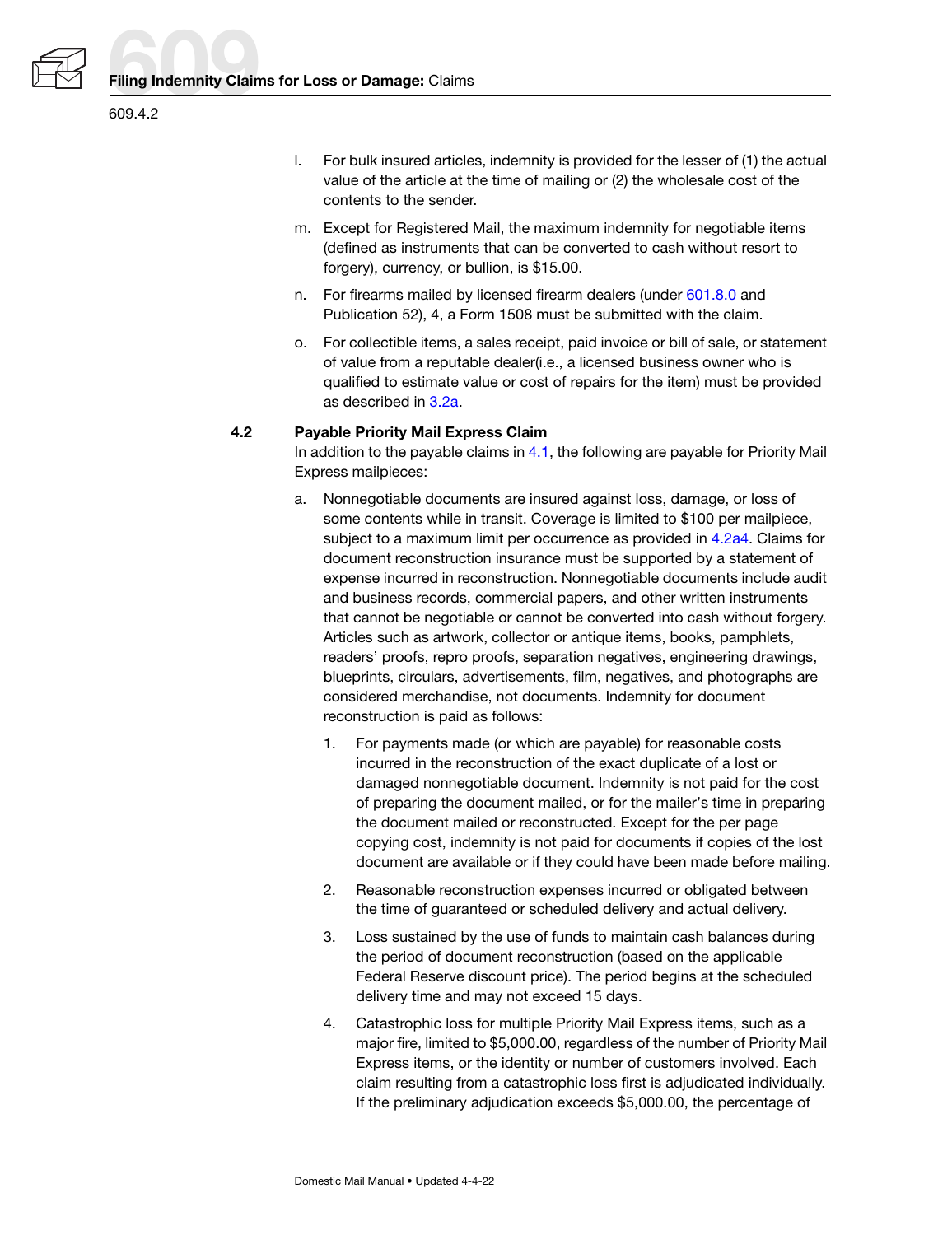

the sum represented by each individual settlement is applied to the \$5,000.00 to determine each claimant's pro rata share of the final settlement, not to exceed \$100 per piece.

- b. Merchandise insurance coverage is provided against articles that are lost, damaged, or has missing contents and is limited to \$100. (Additional insurance, up to a maximum liability of \$5,000.00, may be purchased for merchandise valued at more than \$100.)
- c. For negotiable items, currency, or bullion, the maximum indemnity is \$15.00.

#### **4.3 Nonpayable Claims**

Indemnity is not paid for insured mail (including Priority Mail Express and Priority Mail), Registered Mail, COD, or Priority Mail and Priority Mail Express in these situations:

- a. Evidence of insurance coverage not provided.
- b. Loss, damage, or have missing contents, that occurred after delivery by the USPS.
- c. Claim based solely on sentimental rather than actual value.
- d. Requested replacement value exceeded article's actual value when mailed.
- e. The contents of film (e.g., positives, negatives, slides, transparencies, videotapes, laser disks, x-rays, magnetic resonance imaging (MRI) prints, computerized axial tomography (CAT) scan prints), the cost of creating or re-creating these items, or the photographer's time and expense in taking the photographs loss resulting from delay of the mail, except under [4.2a2](#page-5-2) and [4.3ac.](#page-7-0)
- f. Consequential loss claimed rather than the actual value of the article.
- g. Perishable contents frozen, melted, spoiled, or deteriorated.
- h. Damage by abrasion, scarring, or scraping to articles not properly wrapped for protection.
- i. Death of baby poultry caused by shipment to points where delivery could not be made within 72 hours from the time of hatching, unless it is determined that transportation was in place to achieve the 72-hour target.
- j. Death of honeybees, crickets, and harmless live animals not the fault of the USPS (mailability is subject to standards under 601.8.4 and Publication 52, Chapter 5).
- k. The sender or addressee failed to cooperate in the completion of required claim forms.
- l. Fragile nature of article prevented its safe carriage in the mail, regardless of packaging.
- m. Personal time required to replace documents.
- n. Claim filed after the article transported outside the USPS.
- o. Damage caused by shock, transportation environment, or x-ray, without evidence of damage to the mailing container.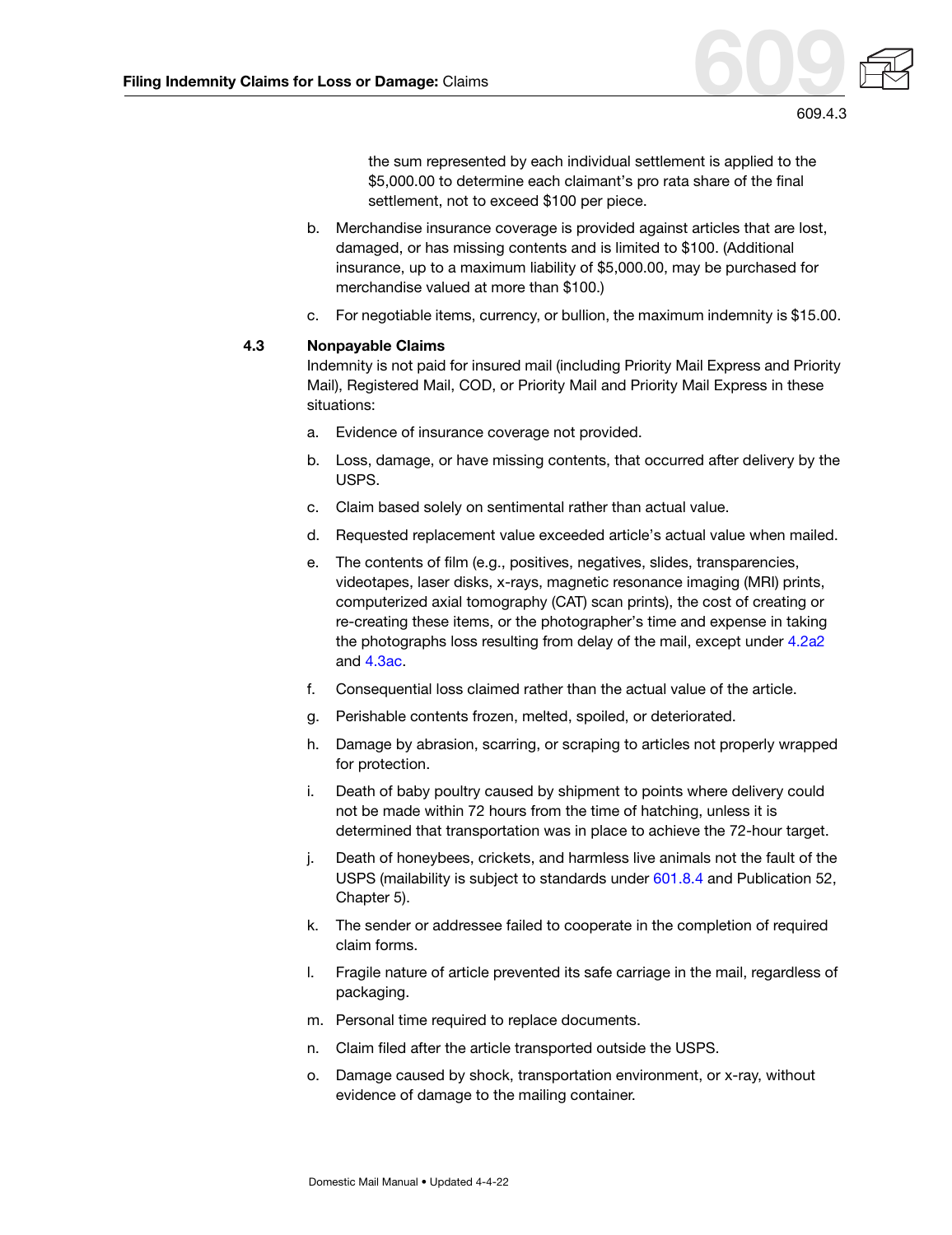



- p. Mail article or part or all of its contents officially seized while in the military postal system overseas.
- q. Consequential loss of Priority Mail Express claimed, except under [4.2a3](#page-5-3) and [4.3ac](#page-7-0).
- r. Nonmailable items, prohibited items, or restricted items not prepared and mailed according to postal standards, or any item packaged in such a manner that it could not have reached its destination undamaged in the normal course of the mail.
- s. Loss or damage caused by employees or agents of the sender or addressee.
- t. Radioactive injury, electrical or magnetic injury, or erasure of electrical recordings.
- u. War, insurrection, or civil disturbance, or seizure by any agency of government.
- v. Loss after items signed for by the addressee, the addressee's agent, or delivery employee if authorized under the applicable standards.
- w. Items sent COD without the addressee's consent.
- x. Adult birds in Priority Mail Express with no physical damage to the container.
- y. Cost incurred for estimates and appraisals.
- z. Lottery tickets, sweepstakes tickets, contest entries, gift cards and similar items.
- aa. Mailer refuses to accept delivery of the parcel on return.
- ab. Mail not bearing the complete names and addresses of the mailer and addressee, or is undeliverable as addressed to either the addressee or the mailer.
- <span id="page-7-0"></span>ac. Event or transportation tickets (e.g., concert, theater, sport, airline, bus, train, etc.) received after the event date. Such items are insured for loss, but not for delay or receipt after the event date for which they were purchased unless sent by Priority Mail Express and the delay is attributable solely to the failure to meet the guaranteed delivery standard under the terms and conditions for the Priority Mail Express service selected.
- ad. Software installed onto computers that have been lost or damaged.
- ae. Damaged articles not claimed within the time limits in the Postal Operations Manual.
- af. Personal time used to make hobby, craft, or similar handmade items.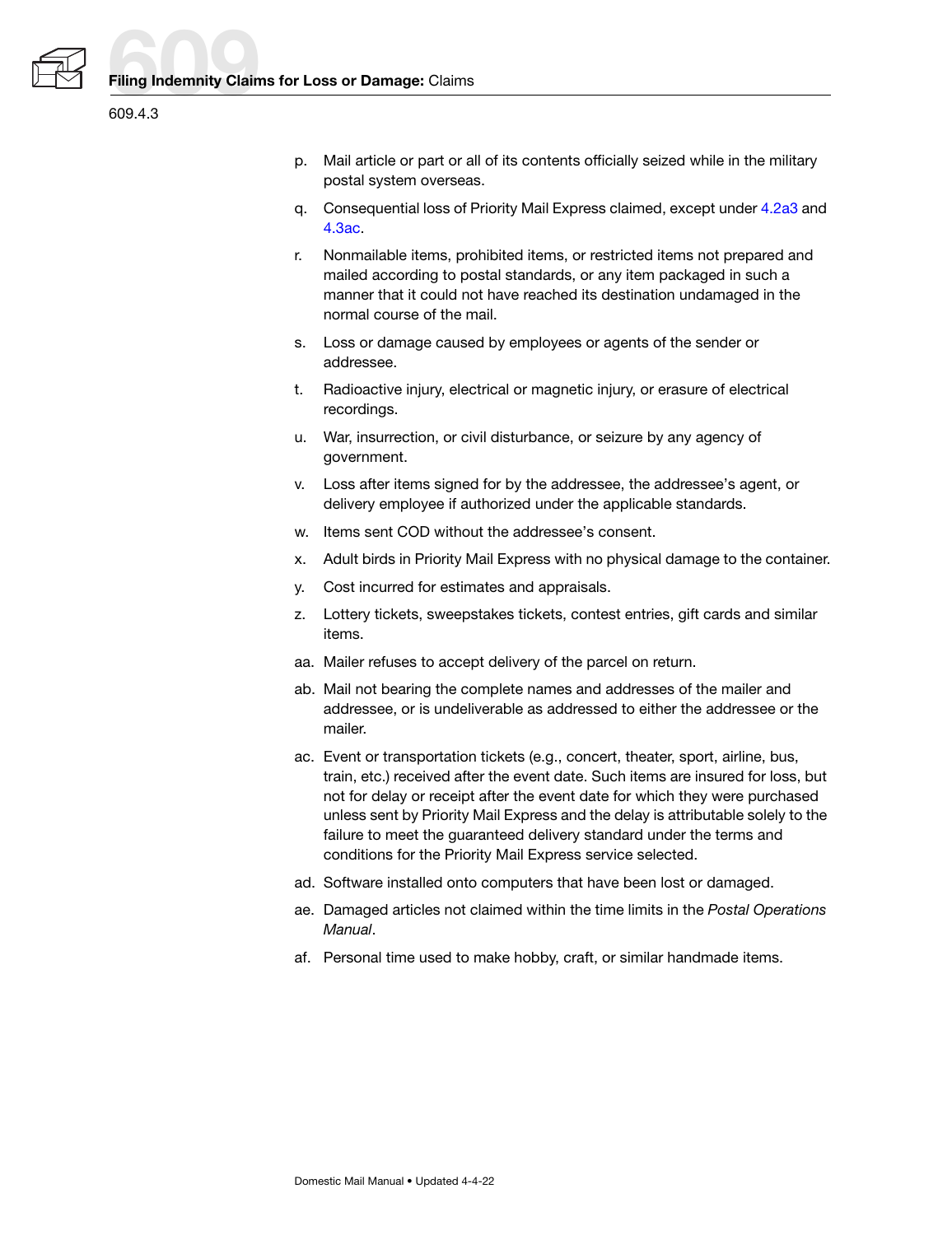

# <span id="page-8-0"></span>5.0 Compensation

#### **5.1 Payment Limit**

The USPS does not make payment for more than the article's actual value when mailed or, for bulk insurance, for more than the wholesale cost of the contents to the sender if a lesser amount. The USPS does not make payment for more than the maximum amount covered by the fee paid.

#### **5.2 Depreciation**

The USPS depreciates a used article either lost or damaged based on the life expectancy of the article.

#### **5.3 Insufficient Fee**

If, through an established error by the USPS, a fee was charged for less than that required to pay for the amount of insurance coverage requested at the time of mailing, the sender may pay the difference. Indemnity may be paid within the limit fixed for the higher fee. This applies only to the insurance fee when the article is insured. An additional fee may not be paid to register an article previously sent by insured mail, to buy insurance on mail sent as uninsured registered, or to increase the indemnity on the registered article. The declared value must already be noted on Form 3806 or Form 3813-P. Customers must complete all entries on Form 3877 or facsimile.

#### **5.4 Loss**

If the insured, registered, or COD article is lost the payment includes an additional amount for the postage (not fee) paid by the sender. Postage for Priority Mail Express is refunded under 604.9.5.

#### **5.5 Dual Claim**

If the mailer and the addressee both claim insurance and cannot agree on which one should receive the payment, any payment due is made to the mailer unless the claim has already been paid to the addressee upon presentation of the original mailing receipt.

#### **5.6 Incompetent or Deceased**

If the payee is incompetent or deceased, payment is made to the legal representative. If there is no legal representative, payment can be made at the discretion of the USPS.

### **5.7 Recovered Article**

If a lost registered, insured, COD, or Priority Mail Express article is recovered after payment of a claim, the payee may accept the article and reimburse the USPS for the full amount paid if the article is undamaged. If the article is damaged, has depreciated, or has missing contents, the payee may accept it and reimburse the USPS in an amount set by the Consumer Advocate, USPS Headquarters.